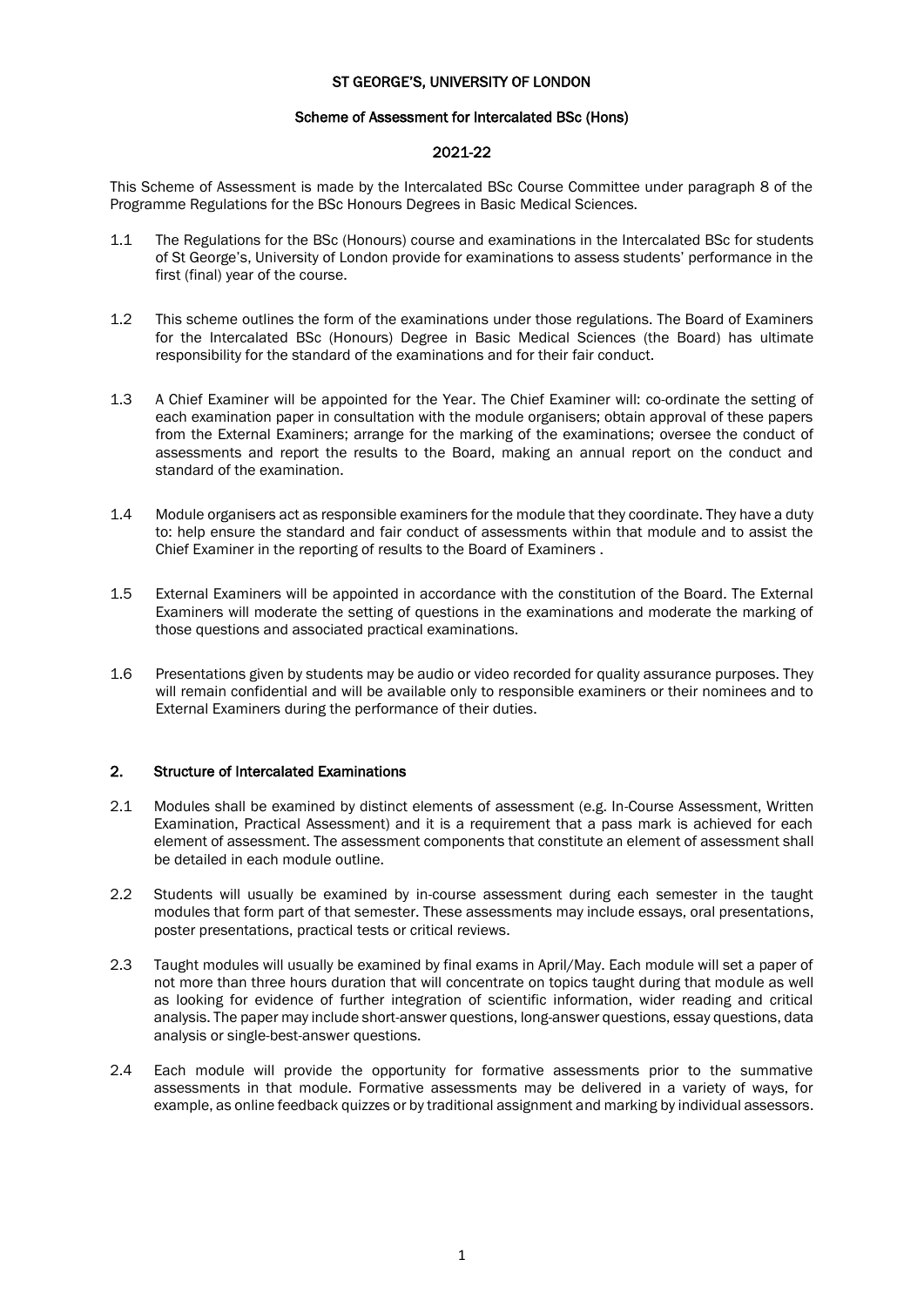# 3 Instructions to Markers

# 3.1 Marking of Assessments

Each component of the examination (ie each question of the written paper, in-course assessment, project report and viva) should be marked on a percentage scale. The table below is a generic description of the criteria used in marking written assignments within examinations and in-course assessments. Specific guidance and descriptions outlining the criteria for marking in-course assessments, assignments and practical work may be provided separately within modules. Specific criteria descriptions for marking reports, vivas and in-course assessment of research projects are provided separately with the research project report form. A project report form should be completed for each project and the form returned to the Chair of the Board of Examiners (currently Dr Paris Ataliotis). Written assessments, whether conducted under supervised or unsupervised conditions, shall be marked in detail by one Internal Examiner or Assessor, with at least one other Internal Examiner or Assessor having an overview of the work submitted for assessment. The research project dissertation and research project vivas should be double marked independently.

| Mark $(%)$ | Degree<br>Equivalent      | Notes to examiners marking individual pieces of work                                                                                                                                                                                                                                       |  |  |
|------------|---------------------------|--------------------------------------------------------------------------------------------------------------------------------------------------------------------------------------------------------------------------------------------------------------------------------------------|--|--|
| $90 - 100$ | 1st                       | Well organised and well-expressed answer which is outstanding in all criteria.<br>Demonstrates clear understanding, evidence of independent study and critical<br>evaluation. Covers all aspects of the subject that could reasonably be expected,<br>accurately and in sufficient detail. |  |  |
| $80 - 89$  | 1st                       | Well organised and well-expressed answer which shows excellent understanding,<br>evidence of independent study and critical evaluation. Covers all aspects of the subject<br>that could reasonably be expected, accurately and in sufficient detail.                                       |  |  |
| $70 - 79$  | 1st                       | Well organised and well-expressed answer which shows very good understanding, and<br>evidence of independent study or critical evaluation. Covers all major aspects of the<br>subject that could reasonably be expected, accurately and in sufficient detail.                              |  |  |
| $60 - 69$  | 2i                        | Generally well organised and well expressed answer which shows good understanding.<br>Covers all, or almost all, major aspects of the subject accurately and in sufficient detail.                                                                                                         |  |  |
| $50 - 59$  | 2ii                       | Broadly accurate answer covering most of the major aspects of the subject. Lacks some<br>details or contains some errors or is not sufficiently well constructed or argued for a 2i.                                                                                                       |  |  |
| $40 - 49$  | 3rd                       | Incomplete coverage of the subject.<br>Important errors or omissions, or poor<br>presentation.                                                                                                                                                                                             |  |  |
| $35 - 39$  | <b>Borderline</b><br>fail | Very limited answer. Small amount of correct relevant material presented adequately,<br>or more relevant points but presented poorly.                                                                                                                                                      |  |  |
| $21 - 34$  | Fail                      | Very poor attempt to answer the question, or insufficient correct material, or very poor<br>expression of material. The higher marks in the range should reflect either more<br>relevant points or better presentation.                                                                    |  |  |
| $0 - 20$   | Fail                      | No, or almost no, relevant material. If no answer or totally irrelevant, give O; if one or<br>two points related in any way to the question, give up to 10; if one or two relevant points,<br>give 10-20.                                                                                  |  |  |

### 3. 2 Late submission of in-course work (without prior agreed special arrangement)

- (a) For any in-course element *except for the research project report*, where a candidate is absent or fails to submit assessed work by the stipulated date the examiners shall award zero marks. Incourse assessments that have been submitted up to one week after the deadline will be marked as normal. Marks and feedback should be returned to the student and any mark deduction will normally be carried out by the Chair of the Board at the time of final assembly of marks.
- (b) *For research project reports* submitted late, 5% of the total marks available will be deducted for each day (or part of 24 hours) that the deadline is exceeded up to a maximum of 25% per week; there is no limit to this penalty and the mark remaining may reach zero. This deduction will normally be carried out by the Chair of the Board at the time of final assembly of marks.

## 3. 3 Word limit policy

(a) Students who exceed the prescribed word limit will have their work marked but markers *will stop marking when the word count exceeds the maximum word count set* for that assignment. Markers will indicate on the text the point at which the limit is reached which is, by definition, where they have stopped marking. Hence, any words written beyond the stipulated limit will not be read by the examiners; no marks will be awarded and no feedback provided for any text beyond the prescribed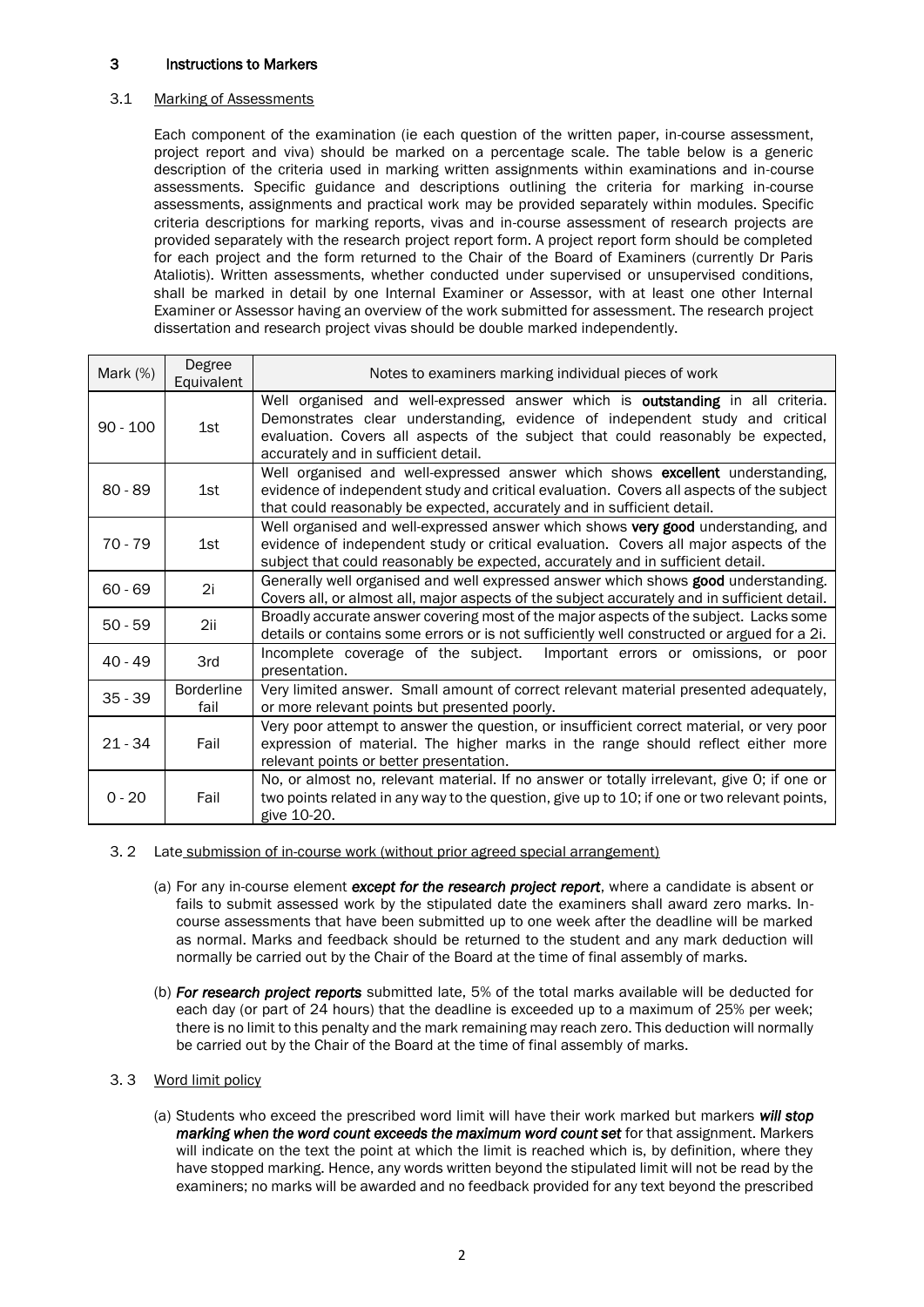limit. Although a formal penalty is not applied, a mark will be awarded only for the content up to this point.

(b) Assignments which are below the word limit set for an assignment will not attract a specific penalty.

## 4 Instructions to Module Examiners

When the marks for all components of the course module examination are available, the examiner concerned should aggregate them, using the weighting for each component already approved by the School and University and shown on each mark sheet. All marks for all components should be on the above scale and calculations throughout should be to one decimal place, rounding up or down as appropriate. Completed marksheets should then be sent to the Chief Examiner (currently Dr Paris Ataliotis).

### 5. Instructions to Board of Examiners

#### 5.1 Averaging the course unit marks for each candidate

The Chair of the Board of Examiners averages the module marks for each candidate. Modules are weighted according to credits. Students must take a total of 120 credits in modules at Level 6. 45 credits are awarded for Research Projects, and a further 75 credits are made up from a combination of 15-credit and 30-credit taught modules.

Calculation of final weighted average – "Exit Velocity" Enhancement

Marks for each 15-credit module x 15, divided by 135 + Marks for each 30-credit module x 30, divided by 135 + Marks for each 45-credit module x 45, divided by 135 +

MAX Mark from any of above modules x 15, divided by 135 (exit velocity enhancement)

=Final weighted average

The final weighted average is calculated to the nearest integer, rounding up or down as appropriate.

## 5.2 Overall class of Honours

To be awarded the Degree, a candidate must achieve a final weighted average mark of 40.00 or more from modules totalling 120 credits, all at the final year honours degree level. It is a requirement that all elements of summative assessment within each module shall also be passed (40.00% or more). No compensation between elements of assessment is permitted.

| <b>Final Weighted</b><br>Average | <b>Class of Honours</b> |
|----------------------------------|-------------------------|
| 70 - 100                         | 1st                     |
| $60 - 69$                        | 2i                      |
| $50 - 59$                        | 2ii                     |
| 40 - 49                          | 3rd                     |
| በ - 39                           | Fail                    |

Candidates shall normally stay in the class indicated by their final weighted average. They can only be moved up if they fall into the borderline category defined below.